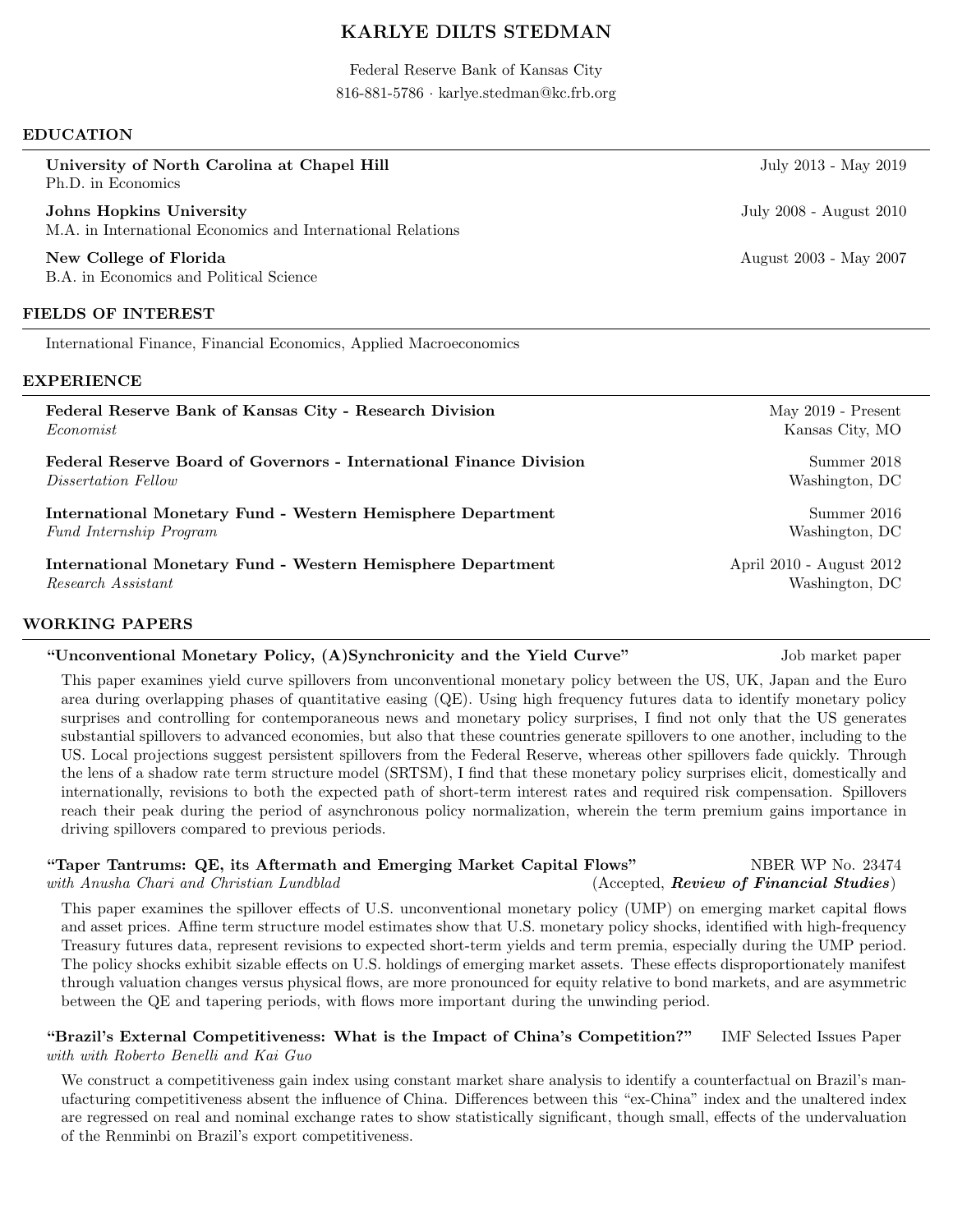### CONFERENCE PRESENTATIONS

### "Unconventional Monetary Policy, (A)Synchronicity and the Yield Curve"

Midwest Macro (2019), 2nd Annual Irish Academy of Finance Conference (2019), Federal Reserve Bank of St. Louis Time Series Econometrics Workshop (2019), 29th Annual Meeting of the Midwest Econometrics Group (2019), 13th International Conference on Computational and Financial Econometrics (2019), Rady School of Management at UC San Diego (2019), Warrington College of Business at University of Florida (2019), Federal Reserve Bank of New York (2019), Federal Reserve Bank of Richmond (2018), Bank of Canada (2018), Southern Economic Association Annual Meetings (2018), Federal Reserve Board of Governors Finance Forum (2018), Federal Reserve Board of Governors International Finance Workshop (2018)

## "Taper Tantrums: QE, its Aftermath and Emerging Market Capital Flows" \* Presented by co-authors

7th Annual ITAM Finance Conference\* (2018), 14th NIPFP-DEA Annual conference\* (2018), Southern Economic Association Annual Meetings (2017), AEA Annual Meetings\* (2017), the Society for Economic Measurement Annual Symposium (2017), NBER IFM\* (2017), 6th Annual Santiago Finance Conference\* (2017), XX Annual IEF Workshop, Buenos Aires\* (2017), Bank of Korea\* (2017), Tsinghua University\* (2017), IMF Western Hemisphere Brown Bag (2016), ISB Summer Research Conference\* (2016), Western Finance Association Annual Meeting\* (2016)

## HONORS AND AWARDS

| . Bill R. Parke Memorial Prize for Best Dissertation                        | $A/Y$ 2018 - 2019                   |
|-----------------------------------------------------------------------------|-------------------------------------|
| · Graduate School Doctoral Merit Assistantship, UNC Department of Economics | 2014 - 2016, Fall 2018, Spring 2019 |
| · Dissertation Completion Fellowship, UNC Graduate School                   | Fall 2016 - Spring 2017             |
| Lurcy Dissertation Fellowship, UNC Department of Economics                  | Spring $2016$                       |
| . 6th Lindau Nobel Laureate Meeting on Economic Sciences, US Delegate       | Summer 2016                         |
| · Fulbright Scholar, Peru                                                   | $2007 - 2008$                       |
|                                                                             |                                     |

## TEACHING

#### Instructor

Introduction to Economics (undergraduate) Summer 2015

### Teaching Assistant

· Introduction to Economics (undergraduate, UNC). Assistant for Professor Rita Balaban. Spring 2015, Fall 2016, Fall 2018

- · Global Economics (MBA, Kenan-Flagler). Assistant for Professor Christian Lundblad. Spring 2017, Fall 2017, Fall 2018
- · Advanced International Economics (undergraduate, UNC). Assistant for Professor Anusha Chari. Spring 2016
- · Intermediate Macroeconomics (undergraduate, UNC). Assistant for Professor Michael Aguilar. Fall 2014, Fall 2015
- · *Monetary Theory* (graduate, JHU). Assistant for Professor Cristino Arroyo. Spring 2010

# REFERENCES

# Dissertation Committee

Anusha Chari Christian Lundblad 919-966-5346 919-962-8441

Eric Ghysels Peter Hansen Edward Bernstein Distinguished Professor of Economics Latan`e Distinguished Professor of Economics 919-962-9810 919-445-9013 eghysels@unc.edu reinhardhansen@gmail.com

# Teaching Reference

Rita Balaban Teaching Professor of Economics 919-843-8823 balabanr@email.unc.edu

Professor of Economics and Finance Richard Levin Distinguished Professor of Finance achari@unc.edu christian lundblad@kenan-flagler.unc.edu